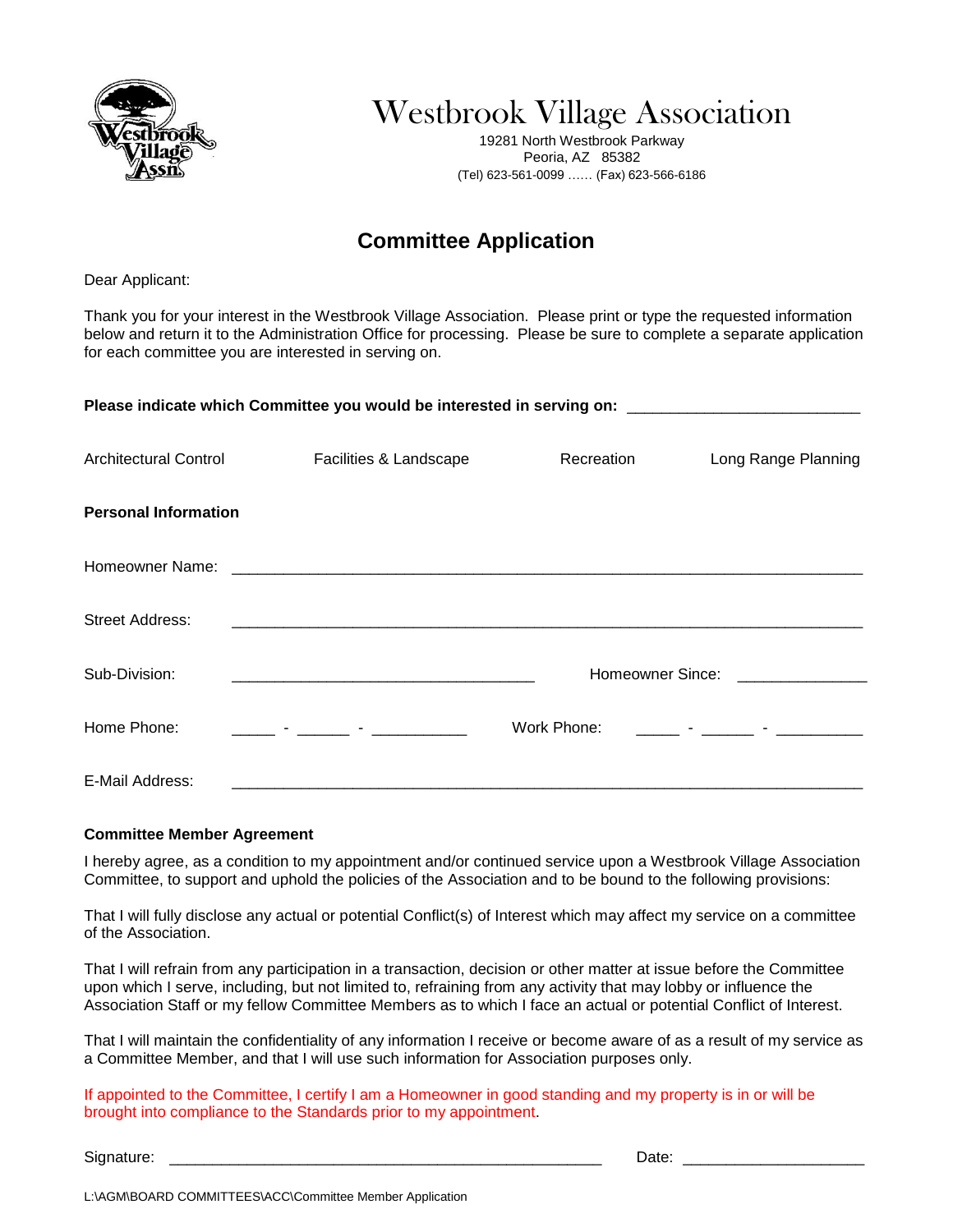## **Qualifications**

What is your education?

What is your current occupation?

## **General Information**

What specific expertise would you bring to the committee you are applying for?

Have you previously served on a Westbrook Village Association committee?

\_\_\_\_\_ Yes \_\_\_\_\_ No

Please list the committee(s) you served on the dates served:

How do you feel you contributed to the committee(s) listed above?